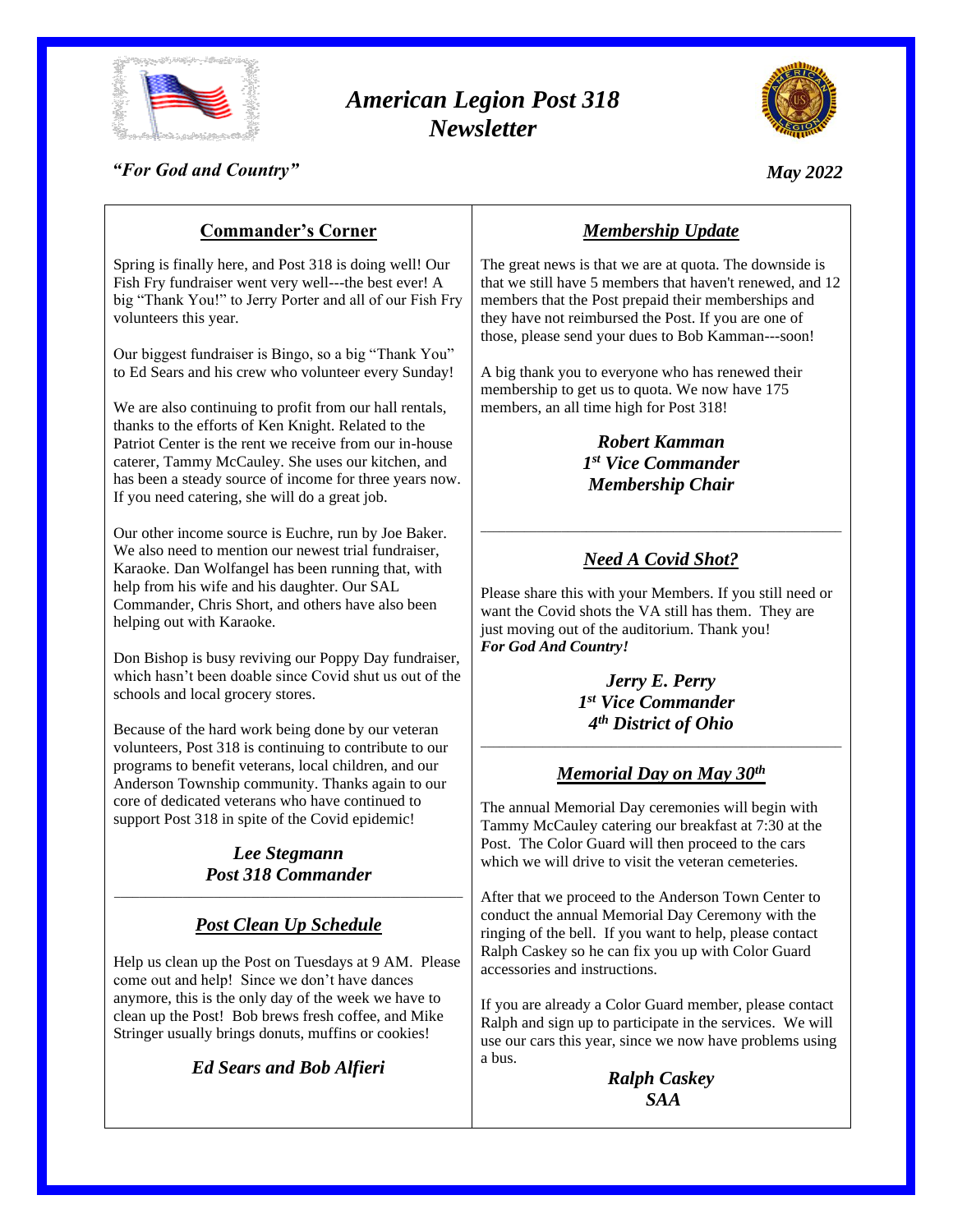### *Support Veterans Exposed to Toxic Hazards*

This week, The American Legion National Headquarters sent out an alert to NLC members and Legislative Action Center subscribers to call on their Senators to pass H.R. H.R.3967 the Honoring our PACT Act. After one week of advocacy, the following numbers were achieved:

**Email Alerts Sent to Legionnaires: 23,169 Emails Opened:** 6,218 (27%) **Messages Sent to Congress: 3,014. New Senders: 347.**

This campaign will be the top legislative priority of The American Legion over the next few months. Status updates will be shared weekly, and Legionnaires are encouraged to disseminate this campaign far and wide.

#### *American Legion National* \_\_\_\_\_\_\_\_\_\_\_\_\_\_\_\_\_\_\_\_\_\_\_\_\_\_\_\_\_\_\_\_\_\_\_\_\_\_\_\_\_\_\_\_\_\_\_\_\_\_\_\_\_\_\_\_\_\_

### *May Meetings*

*Next General Meeting is on May 11th at 7PM. EC Meeting is on May 25th at 7PM. S.A.L. Meeting at 7PM on May 4th at 7PM.*

### *4 th District Activities*

*\_\_\_\_\_\_\_\_\_\_\_\_\_\_\_\_\_\_\_\_\_\_\_\_\_\_\_\_\_\_\_\_\_\_\_\_\_\_\_\_\_\_\_\_\_\_\_\_\_\_\_\_\_\_\_\_\_\_*

4<sup>th</sup> District Pic-Nic, Sunday, June 26<sup>th</sup>, 2022, at Post 450, Milford, Ohio.

Dept. of Ohio Golf Tournament, Saturday and Sunday, July  $30<sup>th</sup>$  &  $31<sup>st</sup>$ ,  $2022$ , at the Elks Run Golf Course, Batavia, Ohio.

4 th District Golf Outing, 9AM Shotgun Start, Sunday, August 14<sup>th</sup>, 2022, at the Eagles Nest Golf Course, Loveland, Ohio.

## *Charities, Inc. Update*

Please remember that there are two corporate programs that contribute to CI (Charities, Inc.) based on your support for their businesses. All you need to do is sign up, select CI as your cause, and they will contribute a portion of your spending to CI. Details are listed below:

**Kroger Community Rewards** – If you are a Kroger customer and are not supporting a charitable organization through *Kroger Community Rewards*, we would encourage you to do your part to support your Post! Go to [www.kroger.com](http://www.kroger.com/) and register for the Kroger Community Rewards program and select *American Legion Post 318 Charities*, *Inc*. as your cause.

**Amazon Smiles** – If you shop at Amazon.com and select *American Legion Post 318 Charities, Inc.* as your charity, Amazon donates 0.5% of all eligible purchases. To maximize our revenue opportunities, please share this information with family and friends.

#### *Don Bishop*

*President, Charities, Inc.* \_\_\_\_\_\_\_\_\_\_\_\_\_\_\_\_\_\_\_\_\_\_\_\_\_\_\_\_\_\_\_\_\_\_\_\_\_\_\_\_\_\_\_\_\_\_\_\_\_\_\_\_\_\_\_\_\_\_

### *Post Officers & Committee Chairs:*

| Commander:                                                                                                                  | Lee Stegmann                      | 513-967-9613                                                            |
|-----------------------------------------------------------------------------------------------------------------------------|-----------------------------------|-------------------------------------------------------------------------|
| 1st Vice:<br>2nd Vice:                                                                                                      | <b>Bob Kamman</b><br>Kirk Minnich | 513-545-5237<br>513-594-5339                                            |
| Adjutant:                                                                                                                   | Dan Wolfangel                     | 513-474-9577                                                            |
| Asst. Adjutant:                                                                                                             | <b>Bob Carey</b>                  | 513-313-7369                                                            |
| <b>Finance Officer:</b>                                                                                                     | Randy Lindsey                     | 513-374-2099                                                            |
| Chaplain:                                                                                                                   | Jerry Porter                      | 513-528-1557                                                            |
| <b>Sergeant at Arms:</b>                                                                                                    | Ralph Caskey                      | 513-470-6588                                                            |
| <b>Bingo:</b>                                                                                                               | <b>Ed Sears</b>                   | 513-474-0246                                                            |
| <b>Community Support, Americanism, and Fundraising</b><br>are all VACANT                                                    |                                   |                                                                         |
| Event Coordination: Ken Knight                                                                                              |                                   | 513-675-5234                                                            |
| House:                                                                                                                      | Bob Alfieri                       | 513-232-0309                                                            |
| Service Officer: Charlie Cleves 513-232-7767<br><i>Charities Inc. Liaison: Don Bishop</i>                                   |                                   | 513-474-4194                                                            |
| Corp. Statutory Agent: Dan Wolfangel 513-474-9577                                                                           |                                   |                                                                         |
| VA Volunteer Service: Jerry Porter                                                                                          |                                   | 513-528-1557                                                            |
| Asst. Finance Officer and Newsletter Editor: Joe<br>DuBois, joedubois@cinci.rr.com<br><b>SAL Advisor:</b><br>SAL Commander: |                                   | 513-582-8477<br>Tony Capetillo 513-633-1667<br>Chris Short 513-460-4560 |
|                                                                                                                             |                                   |                                                                         |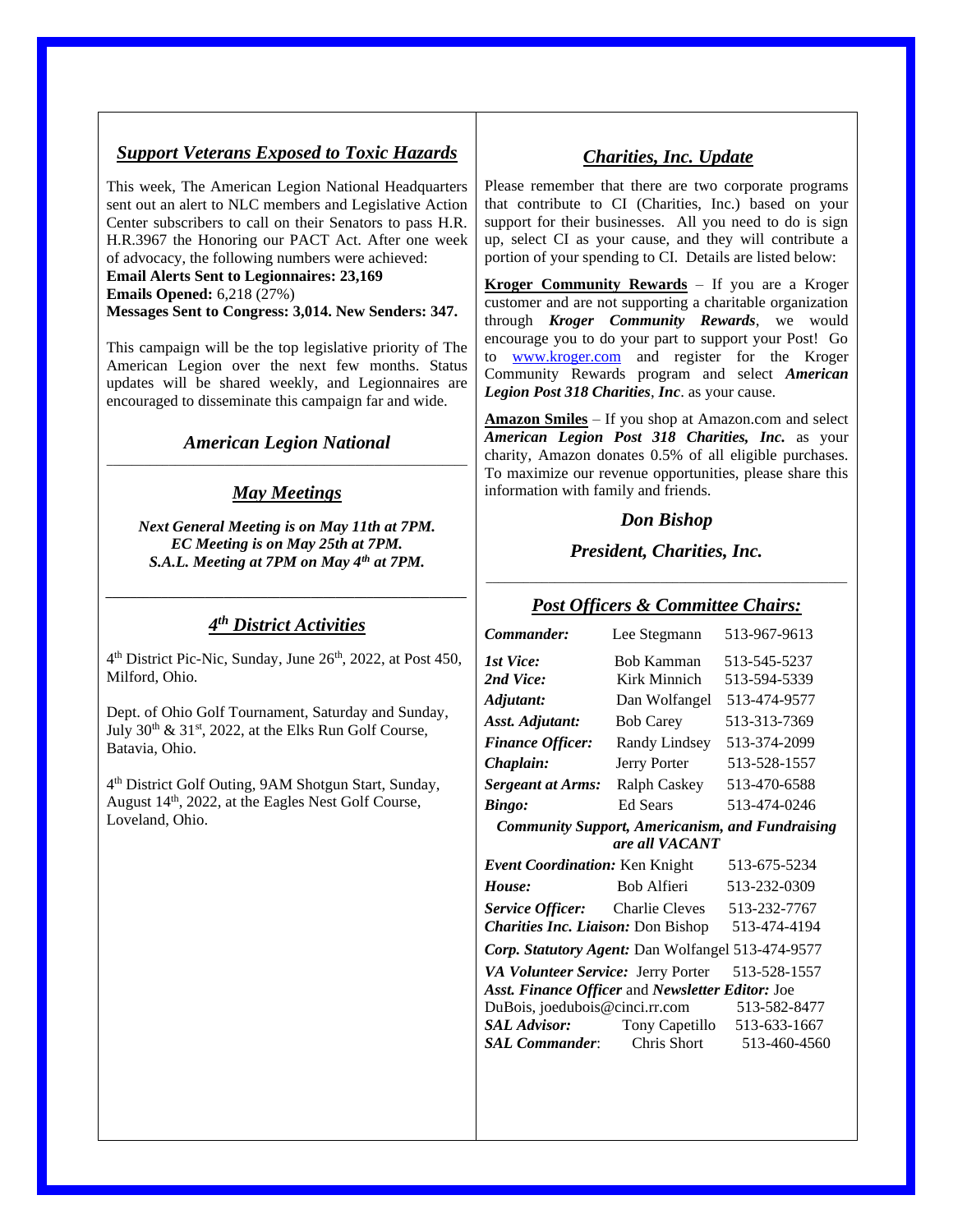### *All Post 318 ZOOM Meetings*

#### **ID: 3959722502, Password: Post318 (Capitol "P" and no space between Post and 318 is necessary in the password.)**

If you can't attend the monthly General Membership Meeting, please use the Zoom application and the ID & Password provided above! Log on, mute your microphone, then listen and observe the meeting. We need your attendance, since we can't do business without a quorum. We need you there on Zoom!

#### *Randy Lindsey Zoom Chairman \_\_\_\_\_\_\_\_\_\_\_\_\_\_\_\_\_\_\_\_\_\_\_\_\_\_\_\_\_\_\_\_\_\_\_\_\_\_\_\_\_\_\_\_\_\_\_\_\_\_\_\_\_\_\_\_\_*

#### *Bingo*

I want to again thank all the people who come out to help set up for bingo, along with all of the people who come out and work Bingo for the POST. If you like to play Bingo, we play on Sunday night. Doors open at 4:30 pm. and play starts at 6 pm, sharp!

Please consider helping us out on Sundays. The jobs are easy to learn, and about half are completed by 7:30 pm. We are usually finished with all jobs by 9:30 pm or 10:00 pm. Thank you!

We are looking for one or two people who would like to learn how to call Bingo numbers for us once in a while. We will teach you how to run the new console. If you are interested please contact Ed Sears: [emsears1969@gmail.com.](mailto:emsears1969@gmail.com)

> *Ed Sears Bingo Chairman* 513-474-0246

#### *Post Finance Report*

*\_\_\_\_\_\_\_\_\_\_\_\_\_\_\_\_\_\_\_\_\_\_\_\_\_\_\_\_\_\_\_\_\_\_\_\_\_\_\_\_\_\_\_\_\_\_\_\_\_\_\_\_\_\_\_\_\_\_*

All bills are paid, we have a positive cash flow, and Post 318 is solvent! All winners of our "Hoops Mania" have been paid!

> *Randy Lindsey Finance Officer*

#### *Uniform Services*

Joseph House donations are still needed for May, since there is turnover of patients on a regular basis. If you have donations, please leave them inside the Club Room door, on the left side.

We're still collecting money for Gifts For Yanks until May 15th, and any donations will be gladly accepted.

Any member wishing to join the Honor Guard please let me know. We could use a few more volunteers.

> *Ralph Caskey SAA*

## \_\_\_\_\_\_\_\_\_\_\_\_\_\_\_\_\_\_\_\_\_\_\_\_\_\_\_\_\_\_\_\_\_\_\_\_\_\_\_\_\_\_\_\_\_\_\_\_\_\_\_\_\_\_\_\_\_\_ **Adam Sears**



It is with deep sadness and respect that we announce that Adam Sears, son of Ed and Carolyn Sears, passed away in April. A celebration of Adam's life was held at the Post on April 22nd. Several donations have been made to the Post in memory of Adam.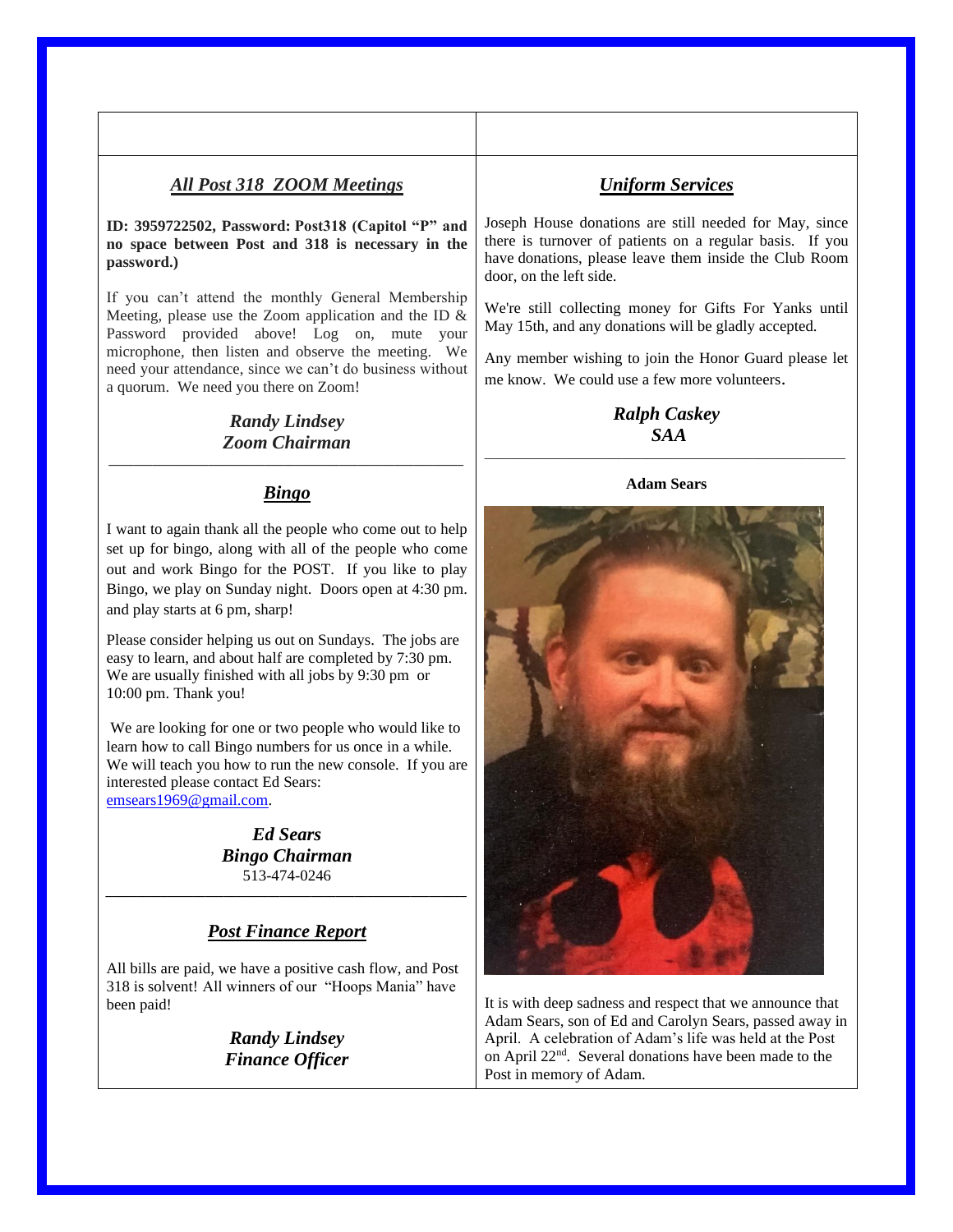#### *Post 318 Election of Officers*

The Election for Post 318 Officers for the 2022- 2023 year will occur at the May 11, 2022 Post General Membership Meeting, starting at 7 PM. Notice of the election logistics and the slate of candidates, is being made known to all Post Members through this newsletter and a separate MailChimp email notification, in accordance with member notification requirements of Post 318 By-Laws, and includes the following slate of candidates, which is as follows: Commander - Lee Stegmann 1<sup>st</sup> Vice Commander - Robert Kamman 2 nd Vice Commander - Kirk Minnich Adjutant - Robert Carey Finance Officer - Randy Lindsey Sgt-At-Arms - Ralph Caskey Chaplain - Rob Heberly

Since there are no contested positions (i.e.: no more than one candidate for any position) a vote by acclamation for the election of all candidates listed for their respective Post Officer positions, will be taken at election meeting, and no ballots will be necessary, nor prepared.

> *Dan Wolfangel Post 318 Adjutant*

#### *Post Activities*

We had an enjoyable and tasty Cinco de Mayo last month for our April Post 318 Social Event! Our May Activity will be the Memorial Day activities on May 30th. All of our future Post Socials will be on the 3rd Saturday of even months and will be held in the Clubroom.

The dates are: June  $18<sup>th</sup>$ ; August  $20<sup>th</sup>$ ; October  $15<sup>th</sup>$  & December  $17<sup>th</sup>$ . Make sure to check the Post Calendar and the Newsletter for the details of each event and for all the events at the Post! We plan to have a busy 2022, and look forward to seeing you at the Post!

### *Kirk Minnich 2 nd Vice Commander*

*\_\_\_\_\_\_\_\_\_\_\_\_\_\_\_\_\_\_\_\_\_\_\_\_\_\_\_\_\_\_\_\_\_\_\_\_\_\_\_\_\_\_\_\_\_\_\_\_\_\_\_\_\_\_\_\_\_\_*

## *Sons of America Legion*

Our Post 318 S.A.L. held their first meeting on April 6<sup>th</sup>. They have voted to have their monthly meeting on the  $1<sup>st</sup>$ Wednesday of each month. They have volunteered to run our annual Halloween and New Years Eve fundraisers, since we had no plans for the Post to do it this year. Therefore, they have had members attending our Marketing Committee meetings so the Squad will be well coordinated with the Post and their fundraising efforts.

We are confident that our application for certification of our S.A.L. Squadron will be approved at the convention in July, so they are moving along!

#### *SAL Advisory Committee* \_\_\_\_\_\_\_\_\_\_\_\_\_\_\_\_\_\_\_\_\_\_\_\_\_\_\_\_\_\_\_\_\_\_\_\_\_\_\_\_\_\_\_\_\_\_

#### *Post 318 Fish Fry Signs*

We need to know who has our signs, since we plan to reuse them next year, so please call Kirk Minnich at: 513- 594-5339 if you have a Post 318 Fish Fry sign, or email: [kirk.minnich@gmail.com](mailto:kirk.minnich@gmail.com) .

> *Kirk Minnich 2 nd Vice Commander*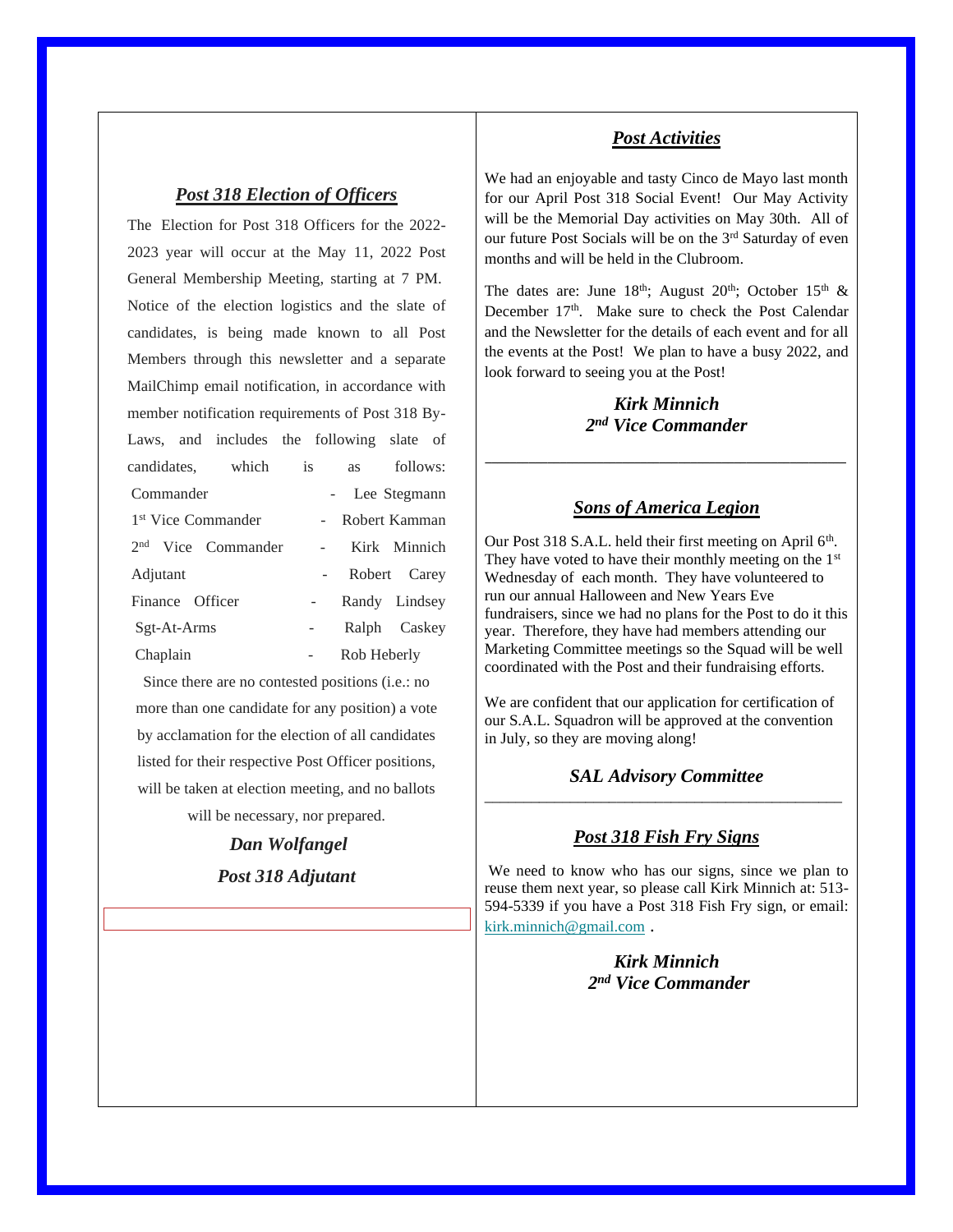## *Karaoke Anyone?*

Are you a "Karaoke" fan.? Do you sing yourself, or just like to listen to others? Want something else than Bar environment Karaoke? Either way the place to fulfill your musical desires is at your Post's Patriot Center starting on Thursday – March 3, 2022, and scheduled to continue every Thursday thereafter. Join our Karaoke D.J. and your fellow Karaoke enthusiasts for an evening of singing, entertainment and fun starting at 7:30 PM and continuing until 11 PM each Thursday.

Your Post 318 Executive Committee has authorized this event on a three month trial basis to see if we can develop it into a sufficient revenue source to offset several of the event losses we have incurred over the last several years. This event, sponsored by Anderson American Legion Post 318, has no admission charge, and has a cash bar and packaged snacks available. Since this is a license permit premise, no beverages of any kind may be brought in.

Get a group together for an evening of fun and entertainment, and tell your friends to patronize the activity. So plan to bring your best voice, and your best friends and family members to cheer you on for a fun, weekly, Thursday night out.

Sadly, our activities and proceeds for the ninth night of "Karaoke Thursdays" was disappointing, to say the least. Many of our previous regulars must have had something else to do. Those that were there were almost all repeat attendees.

It is estimated that with expenses of product sold and payment to DJ, we had a loss for the evening. Attendance: Started with 5 guests at 7:30 PM, to a peak of 12 (less than half of previous event) in the 9 to 9:30 PM time frame, and ended the evening at about 10:30 PM. Of these guests there were probably a total of 8 participating singers over the evening.

Thanks to Mike Stringer for tending bar, with some assistance from SAL member Mike Stock, and for the assistance from my wife (Ruth).

With a look in hindsight, due to the cooperation of our DJ working for tips for the first five weeks, the overall event over the nine week period, in spite of last night's loss, has still produced an estimated net profit to the Post. We hope that last week was an abnormality, and that next week's event will give us hope for Post 318 Karaoke!

> *Dan Wolfangel Adjutant*

## *April 20th Choral Concert at Post 318!*

On April  $20<sup>th</sup>$ , a national singing group of young people from the Austintown Fitch High School gave a free concert for Veterans here at the Post. There were 39 young high school singers in the choir who entertained us for about an hour. They are one of 4 singing groups from the Austintown Fitch High School who travel around the country entertaining and honoring Veterans.

The Choir at Fitch has a tradition since 1972 of traveling the US and entertaining Veterans at Hospitals. Due to the pandemic, performing at VA's Hospitals is nearly impossible, so they are continuing to tour around the country performing for Veterans at local American Legion Halls and community centers.



*Choir Director Jeremy Claine*